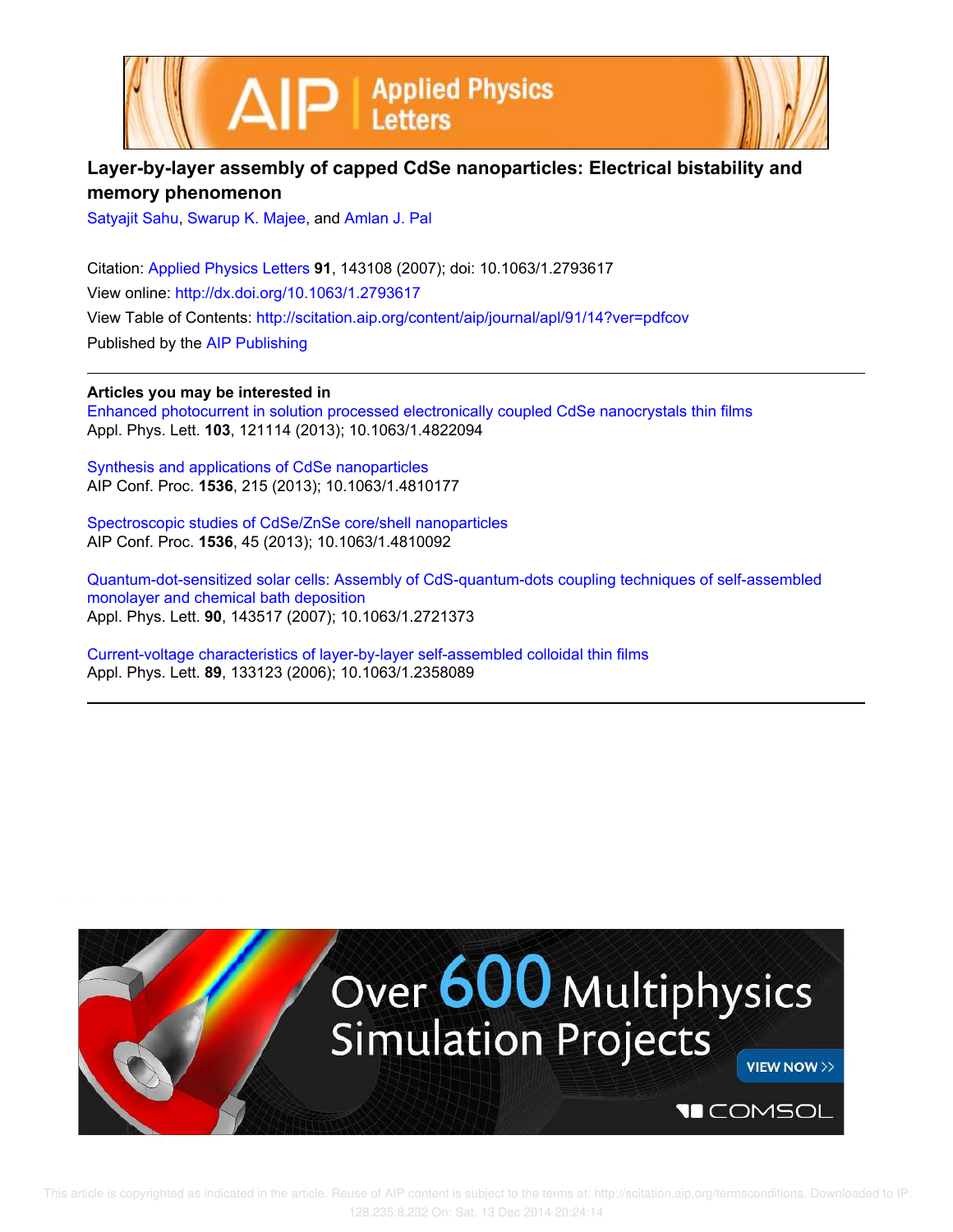## **Layer-by-layer assembly of capped CdSe nanoparticles: Electrical bistability and memory phenomenon**

Satyajit Sahu, Swarup K. Majee, and Amlan J. Pal<sup>a)</sup>

*Department of Solid State Physics, Indian Association for the Cultivation of Science, Jadavpur, Kolkata 700 032, India*

Received 21 August 2007; accepted 12 September 2007; published online 1 October 2007-

The authors demonstrate thin-film formation of capped-CdSe nanoparticles via layer-by-layer electrostatic assembly. The assembly of two types of nanoparticles in sequence—with anionic and cationic capping agents, respectively—results in thin films of CdSe nanoparticles. Devices based on such thin films demonstrate electrical bistability. The bistability, which is reversible in nature, is due to charge confinement in the nanoparticles and has an associated memory phenomenon. The devices based on the CdSe nanoparticles exhibit high on/off ratio and demonstrate read-only and random-access memory applications. © *2007 American Institute of Physics*. [DOI: 10.1063/1.2793617]

Researches on semiconducting nanoparticles have started to focus different applications to meet the advancement of technology. Apart from several optoelectronic devices for photonic applications, $1,2$  the nanomaterials have demonstrated applications as electrically bistable devices and memory elements.<sup>3-7</sup> In bistable or switching devices, thin films of nanoparticles exhibit two different currents or conductivities at a voltage with an ability to switch between the states. Switching from its pristine to a high one often occurs due to charge confinement in the nanoparticles.<sup>4,7,8</sup> When the high conducting state is stable after withdrawal of bias that induces it, the device can be undertaken for read-only or random-access memory applications.

Thin-film formation with a control in the nanoscale is often important in fabricating difference devices. Conjugated or inert polymers as matrices for spun-cast films,<sup>9</sup> pyridine group-containing suitable polymers for assembly through hydrogen bond interaction,<sup>10</sup> trioctylphosphine oxide caped particles for self-assembly,<sup>11</sup> or polyions for layer-by-layer  $(LbL)$  electrostatic adsorption<sup>12–16</sup> are frequent routes to form thin films of different nanoparticles. Thin films of nanoparticles without any matrix and having a control over their thickness in the nanoscale will hence be of utmost use. Such films will provide routes to study the intrinsic properties of the semiconducting nanoparticles. In the present article, we use different capping agents to form anionic and cationic nanoparticles that can be assembled to form all nonoparticle thin film via LbL electrostatic adsorption process. We study electrical bistability in such films for memory applications.

Mercaptoacetic acid (MAA)- and poly (diallyldimethylammonium chloride) (PDDA)-stabilized nanoparticles were synthesized following an earlier reported procedure.<sup>4</sup> LbL films of CdSe nanoparticles were deposited on indium tin oxide (ITO) coated glass substrates by alternate adsorption of MAA- and PDDA-capped particles in cycles from their dispersed solutions. The dipping sequence was repeated to get a desired number of bilayers of CdSe. Here, during each dipping, a layer of nanoparticles becomes electrostatically adsorbed to the substrate and at the same time reverses the nature of surface charge for the next layer adsorption.

XRD patterns of the MAA- and PDDA-capped nanoparticles show intense peaks for the  $(111)$ ,  $(220)$ , and  $(311)$ planes of CdSe crystals.<sup>17</sup> TEM image of the former nanoparticles resolves the diameter to be less than 5 nm (inset of Fig. 1). Electronic absorption and photoluminescence (PL) spectra of the nanoparticles are shown in Fig. 1. The MAAand PDDA-capped particles show absorption band at 420 and 480 nm, respectively. Particle size has been calculated from the following equation:  $18,19$ 

$$
R = \frac{h}{E_{gn} - E_{gb}} \sqrt{\left(\frac{E_{gb}}{2m^*}\right)},
$$

where *R* is the particle size, *h* the Planck constant,  $m^*$  the effective mass of electron (which we assumed to be  $0.2m_e$ ),  $E_{gb}$  the band gap for bulk, and  $E_{gn}$  is the absorption edge band for nanoparticles. The calculated diameters for the



FIG. 1. (Color online) Electronic absorption and photoluminescence spectra of MAA- and PDDA-capped CdSe nanoparticles in dispersed solution. The PL spectra are shown in broken lines. Inset shows a TEM image of MAAcapped nanoparticles.

0003-6951/2007/91(14)/143108/3/\$23.00

128.235.8.232 On: Sat, 13 Dec 2014 20:24:14

The LbL films were dried in vacuum at 60 °*C*. Thicknesses of 10- and 20-bilayer films were 50 and 100 nm, respectively. Aluminum (A1) was thermally evaporated in vacuum  $(10^{-6}$  bar) as top electrodes. Area of the devices was 6mm<sup>2</sup> . All the electrical measurements were carried out in a shielded vacuum chamber at room temperature. Voltage was applied to the ITO electrode with respect to Al. Scan speed for current-voltage (*I*-*V*) characteristics was 50 mV/s.

a)Electronic mail: sspajp@iacs.res.in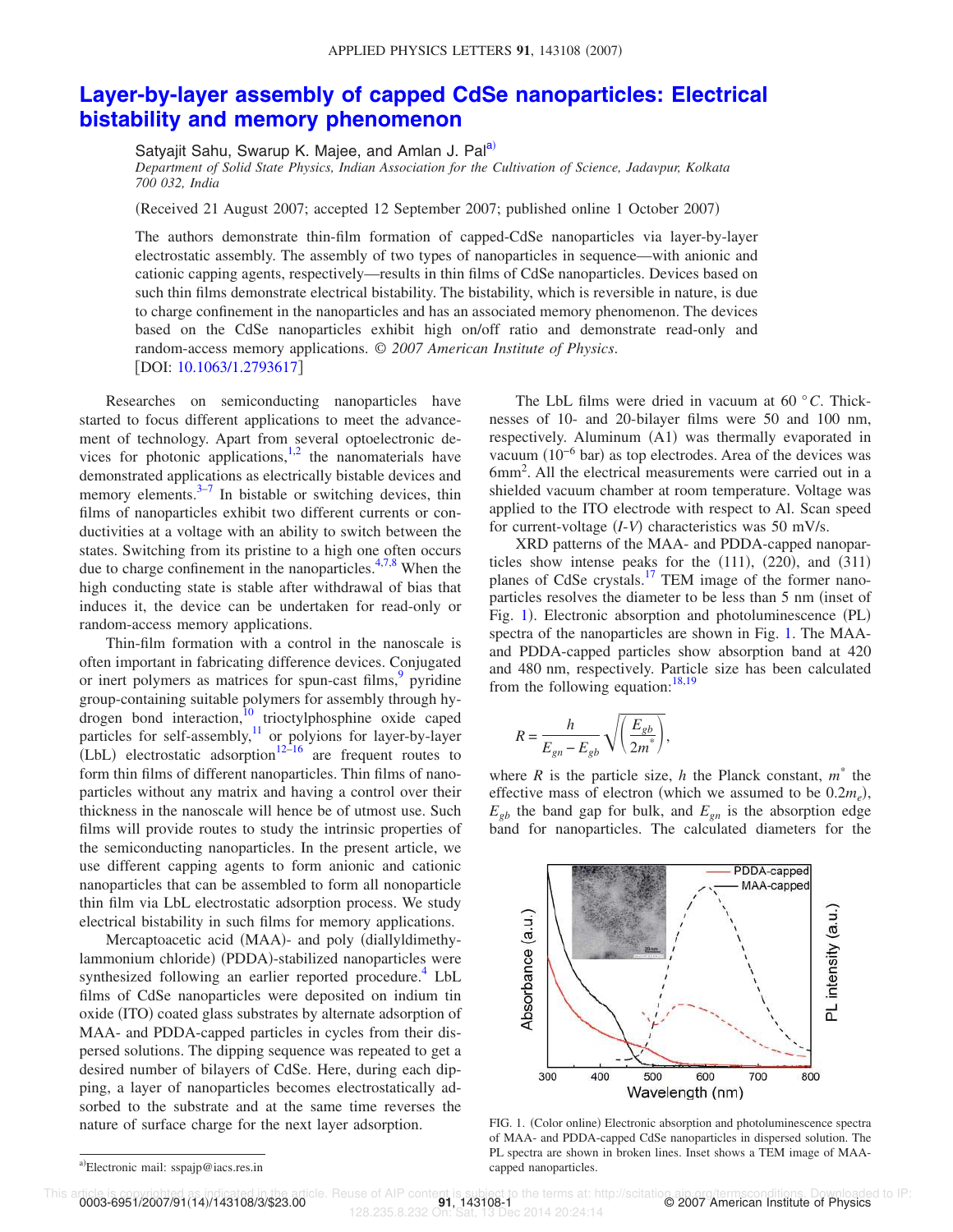

FIG. 2. (Color online) Electronic absorption spectra of LbL films of CdSe nanoparticle for different number of layers (from 1 to 10). Inset shows absorbance at peak wavelength as a function of number of layers. The straight line is a fit to points.

MAA- and PDDA-capped nanoparticles become 3 and 4.2 nm, respectively, which matches reasonably well with that obtained from TEM images. PL spectra of the nanoparticles, with excitations at 420 and 480 nm, show emission bands at  $603$  and  $550$  nm, respectively (Fig. 1). The emission band falls in the range reported in the literature.<sup>20,21</sup> As expected, emission energy is low in smaller particles (MAA capped) as compared to that in PDDA-capped ones.

Growth of the LbL film has been monitored by recording electronic absorption spectrum of the film after each bilayer adsorption (Fig. 2). Here, films were grown on quartz substrates. All these spectra show a peak at 467 nm—the intensity of the band increasing with number of deposited layers. The wavelength of absorption maximum is 47 nm redshifted as compared to that in MAA-capped dispersed solution. This could be due to the formation of delocalized states via interactions among nanocrystals.<sup>22,23</sup> The inset of Fig. 2 shows the absorbance of the films at 467 nm as a function of number of LbL layers of CdSe nanoparticles. A linear plot through the origin with a slope of unity confirms that the CdSe nanoparticles were adsorbed uniformly during deposition of each and every layer. The plot further confirms formation of thin films based only on the nanoparticles with a thickness control in the nanometer scale.

The *I*-*V* characteristics of devices based on 10 and 20 bilayer devices are shown in Fig. 3. The plots show that the (magnitude of) current at a negative voltage exhibits a sudden increase. In effect, current at a small negative voltage  $(say, -1.0 \text{ V})$  depends on the direction of sweep. When the bias is swept from a negative voltage, the magnitude of current is much higher as compared to that when the bias is scanned toward the negative value. The bistability is associated with a memory phenomenon. That is, during the sweep from a negative voltage, higher value of current is retained until a positive voltage switches the conductivity to a lower one. The bistability, however, is clearly observed in the negative bias direction only. Such a bistability in electrical conductance has earlier been observed in CdSe nanoparticles embedded in polymer matrices.<sup>16</sup> The bistability—a high and a low value of current at any voltage—is considered to be due to charge confinement in the nanoparticles. The results in thin films of the nanoparticles show that the bistability is an

128.235.8.232 On: Sat



FIG. 3. Current-voltage characteristics of devices based on 10 and 20 bilayers of CdSe nanoparticles in a voltage loop. Arrows show the direction of voltage sweep. Inset shows on/off ratio as a function of voltage for the two devices.

We have studied electrical bistability in 10- and 20-layer devices. When the *I*-*V* plots for the two thicknesses are compared, the low-state current for the thinner device is expectedly higher (nearly double) as compared to that for the 20layer device. The high-state current is also high for the thinner device. The ratio between the two at any voltage, the on/off ratio, is however more in the 10-layer device (inset of Fig. 3). The ratio, which depends on the voltage at which it is measured, reaches up to more than 2000. In the 20-layer device, all the nanoparticles might not have switched to their high state resulting in lower on/off ratio as compared to that in 10-layer case.

The bistability in these devices is reversible in nature. That is, a device can be switched reversibly for many cycles. *I*-*V* characteristics for four continuous voltage loops are shown in Fig. 4. The plot in the figure shows that both the traces corresponding low-state and high-state current have little deviation over voltage cycles. The results show the potential of the nanoparticles for random-access memory (RAM) applications.

The electrical bistability can be explained on the basis of charge confinement in the nanoparticles. Under a suitable negative voltage, the CdSe nanoparticles with higher surface charge density form percolative networks. Such networks fi-



FIG. 4. (Color online) Current-voltage characteristics of a device based on This article is copyrighted as indicated in the article. He use of AIP content is subject below to conserve the strategy consecutive voltage loops. Arrows d to IP: show the direction of voltage sweep.